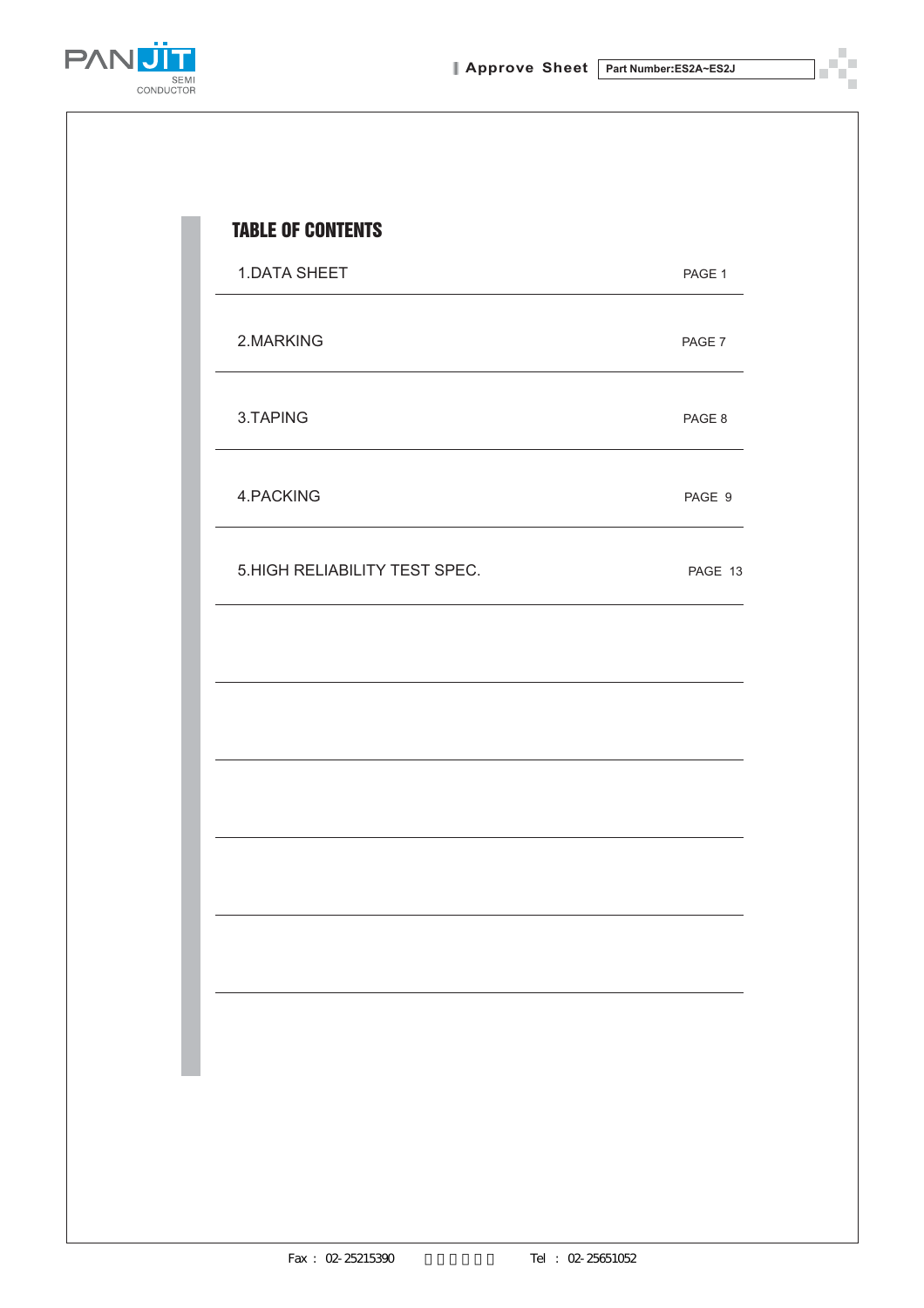



#### **MAXIMUM RATINGS AND ELECTRICAL CHARACTERISTICS**

| • Plastic package has Underwriters Laboratory<br>Flammability Classification 94V-O<br>• Glass passivated junction<br>• Lead free in compliance with EU RoHS 2011/65/EU directive<br>• Green molding compound as per IEC61249 Std. . (Halogen Free) |                                | $\frac{0.062(1.60)}{0.047(1.20)}$<br>$\circ$ <sup>1</sup><br>0.181(4.60)<br>0.157(4.00)<br>0.012(0.305)<br>0.006(0.152)<br>$\frac{0.096(2.44)}{0.078(2.00)}$ |             |                   |                                                               |     |                           |                  |              |
|----------------------------------------------------------------------------------------------------------------------------------------------------------------------------------------------------------------------------------------------------|--------------------------------|--------------------------------------------------------------------------------------------------------------------------------------------------------------|-------------|-------------------|---------------------------------------------------------------|-----|---------------------------|------------------|--------------|
| <b>MECHANICAL DATA</b>                                                                                                                                                                                                                             |                                |                                                                                                                                                              |             | 0.060(1.52)       |                                                               |     |                           |                  |              |
| · Case: JEDEC DO-214AC molded plastic<br>• Terminals: Solder plated, solderable per MIL-STD-750, Method 2026<br>· Polarity: Indicated by cathode band<br>· Standard packaging: 12mm tape (EIA-481)<br>· Weight: 0.0023 ounce, 0.0679 gram          |                                |                                                                                                                                                              | 0.030(0.76) |                   | $[0.008(0.203)$<br>0.002(0.051)<br>0.208(5.28)<br>0.188(4.80) |     |                           |                  |              |
| Cathode                                                                                                                                                                                                                                            | Anode                          |                                                                                                                                                              |             |                   |                                                               |     |                           |                  |              |
| <b>MAXIMUM RATINGS AND ELECTRICAL CHARACTERISTICS</b>                                                                                                                                                                                              |                                |                                                                                                                                                              |             |                   |                                                               |     |                           |                  |              |
| Ratings at 25°C ambient temperature unless otherwise specified. Single phase, half wave, 60 Hz, resistive or inductive load.<br>For capacitive load, derate current by 20%.                                                                        |                                |                                                                                                                                                              |             |                   |                                                               |     |                           |                  |              |
| PARAMETER                                                                                                                                                                                                                                          | SYMBOL ES2A                    |                                                                                                                                                              | ES2B        | ES <sub>2</sub> C |                                                               |     | ES2D   ES2E   ES2G   ES2J |                  | <b>UNITS</b> |
| Maximum Recurrent Peak Reverse Voltage                                                                                                                                                                                                             | $\mathsf{V}_{_{\mathsf{RRM}}}$ | 50                                                                                                                                                           | 100         | 150               | 200                                                           | 300 | 400                       | 600              | V            |
| Maximum RMS Voltage                                                                                                                                                                                                                                | $\rm V_{\rm RMS}$              | 35                                                                                                                                                           | 70          | 105               | 140                                                           | 210 | 280                       | 420              | V            |
| Maximum DC Blocking Voltage                                                                                                                                                                                                                        | $V_{DC}$                       | 50                                                                                                                                                           | 100         | 150               | 200                                                           | 300 | 400                       | 600              | V            |
| Maximum Average Forward Current                                                                                                                                                                                                                    | $I_{F(AV)}$                    |                                                                                                                                                              | 2           |                   |                                                               |     |                           |                  | Α            |
| Peak Forward Surge Current : 8.3ms single half sine-wave<br>superimposed on rated load                                                                                                                                                             | $I_{FSM}$                      |                                                                                                                                                              | 50          |                   |                                                               |     |                           |                  | Α            |
| Maximum Forward Voltage at 2A                                                                                                                                                                                                                      | $V_F$                          |                                                                                                                                                              |             | 0.95              |                                                               |     | 1.25                      | 1.7              | V            |
| Maximum DC Reverse Current at Rated DC<br><b>Blocking Voltage</b>                                                                                                                                                                                  | $I_R$                          |                                                                                                                                                              |             |                   | 1                                                             |     |                           |                  | μA           |
| Maximum Reverse Recovery Time<br>(Note 3)                                                                                                                                                                                                          | $\mathfrak{t}_{\rm rr}$        | 35                                                                                                                                                           |             |                   |                                                               |     |                           | ns               |              |
| <b>Typical Junction Capacitance</b><br>Measured at 1MHz and applied $V_R = 4V$                                                                                                                                                                     | $\mathtt{C}$ ,                 | 25                                                                                                                                                           |             |                   |                                                               |     | рF                        |                  |              |
| (Note 2)<br>Typica Thermal Resistance<br>(Note 1)                                                                                                                                                                                                  |                                | 150<br>30                                                                                                                                                    |             |                   |                                                               |     |                           | $^{\circ}$ C / W |              |
| Operating Junction and Storage Temperature Range<br>$-55$ to $+150$<br>$T_{\rm J}$ , $T_{\rm s\tau G}$                                                                                                                                             |                                |                                                                                                                                                              |             |                   |                                                               |     |                           |                  | $^{\circ}$ C |

#### NOTES :

1.Mounted on a FR4 PCB, single-sided copper, with 100cm2 copper pad area.

2.Mounted on a FR4 PCB, single-sided copper, mini pad.

3. Reverse Recovery Test Conditions: IF=0.5A, IR=1A Irr=0.25A.

APPROVE SHEET ISSUE DATE : June 10,2014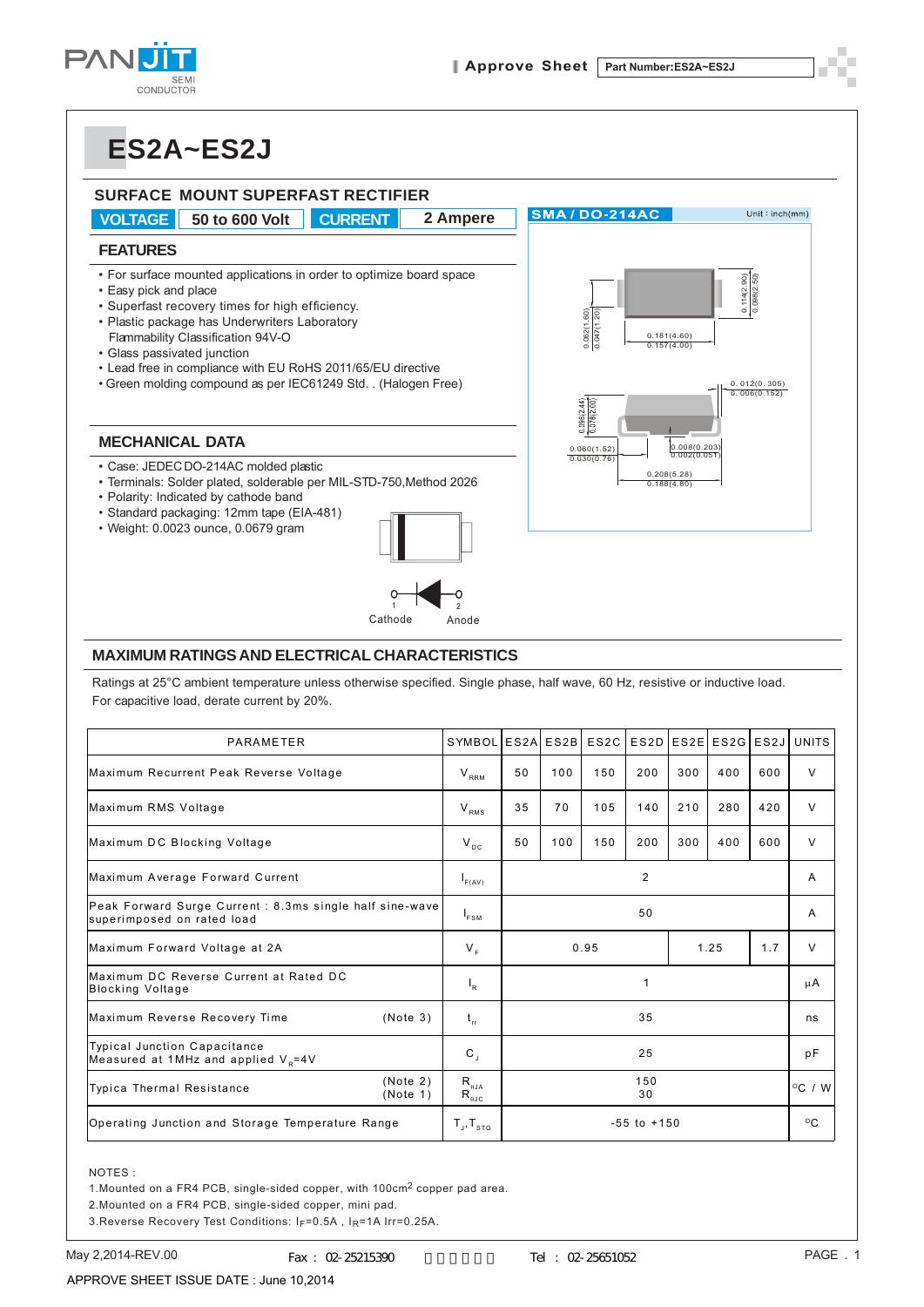

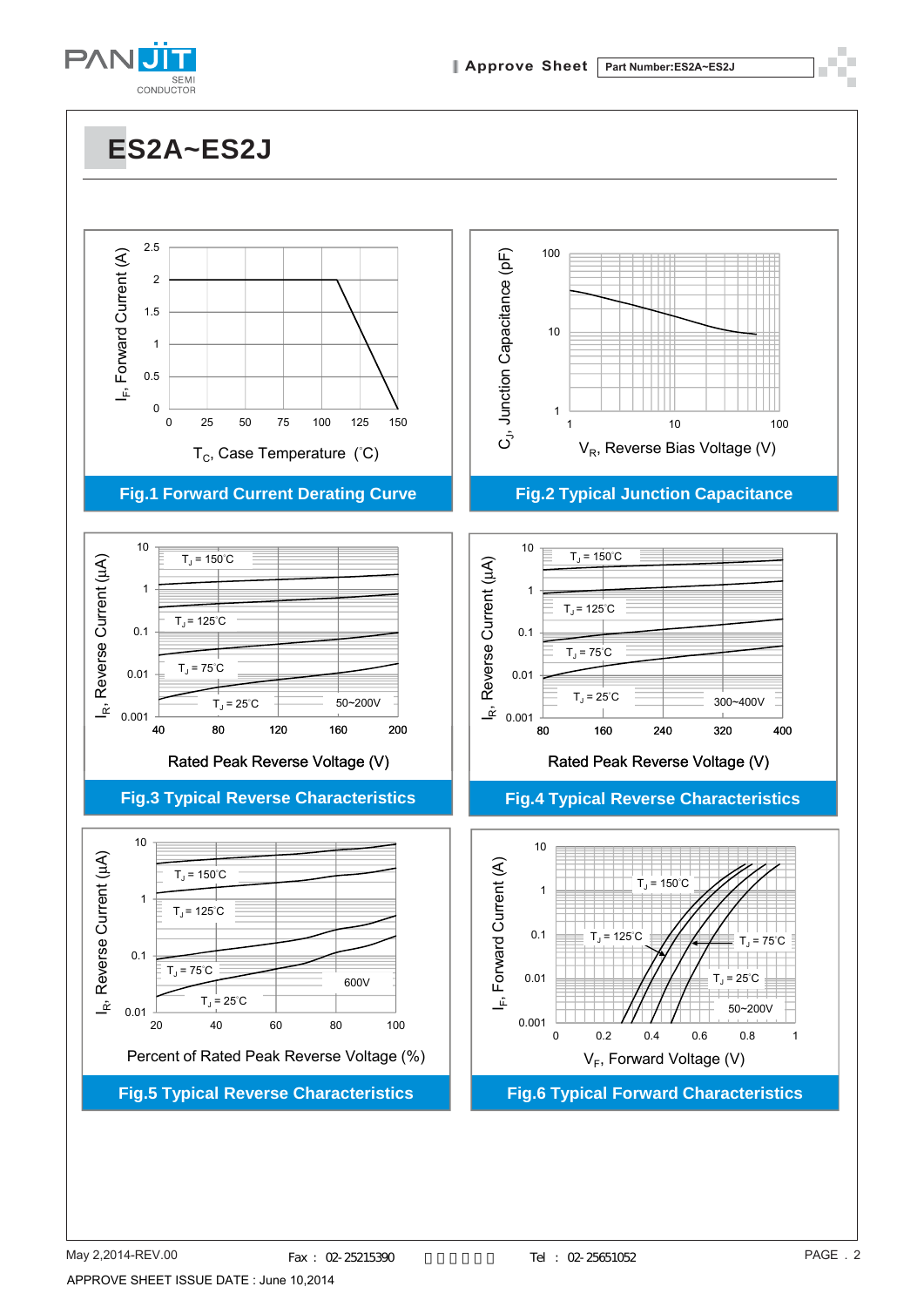

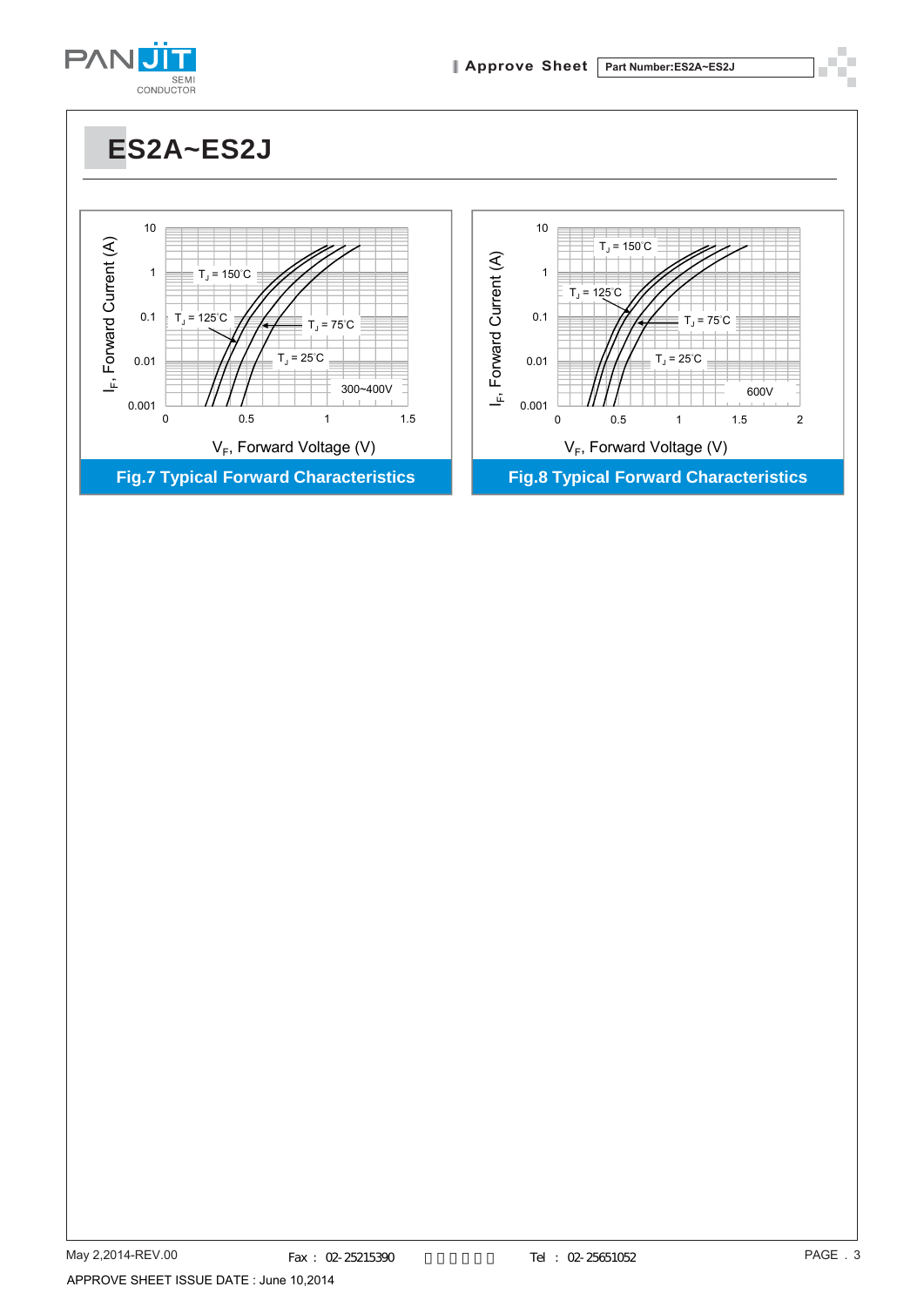

**ES2A~ES2J MOUNTING PAD LAYOUT** Unit: $inch(mm)$ **SMA / DO-214AC** 0.228  $(5.80)$ 0.065 0.082  $(1.66)$  $(2.07)$  $\frac{0.081}{(2.06)}$ 

#### **ORDER INFORMATION**

• Packing information

T/R - 7.5K per 13" plastic Reel

T/R - 1.8K per 7" plastic Reel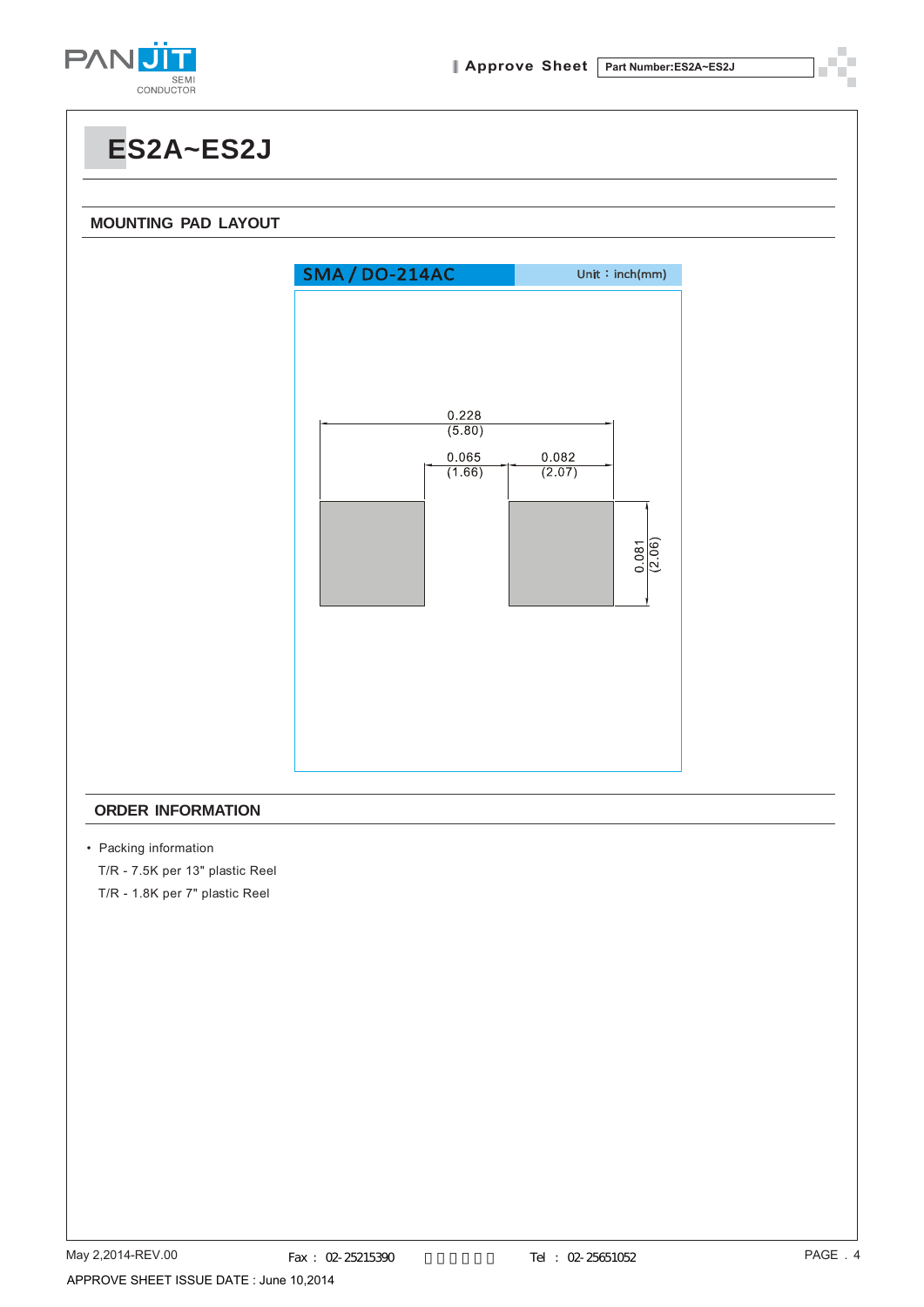

#### **Part No\_packing code\_Version**

ES2A\_R1\_00001 ES2A\_R2\_00001

### **For example :**

**RB500V-40\_R2\_00001**



**Serial number**

**Version code means HF**

- **Packing size code means 13"**
- **Packing type means T/R**

|                                                |                      | <b>Version Code XXXXX</b>                  |                |                                                      |   |                                       |
|------------------------------------------------|----------------------|--------------------------------------------|----------------|------------------------------------------------------|---|---------------------------------------|
| <b>Packing type</b>                            | 1 <sup>st</sup> Code | <b>Packing size code</b>                   |                | 2 <sup>nd</sup> Code HF or RoHS 1 <sup>st</sup> Code |   | 2 <sup>nd</sup> ~5 <sup>th</sup> Code |
| <b>Tape and Ammunition Box</b><br>(T/B)        | A                    | N/A                                        | 0              | HF                                                   | 0 | serial number                         |
| <b>Tape and Reel</b><br>(T/R)                  | R                    | 7"                                         |                | <b>RoHS</b>                                          | 1 | serial number                         |
| <b>Bulk Packing</b><br>(B/P)                   | B                    | 13"                                        | $\overline{2}$ |                                                      |   |                                       |
| <b>Tube Packing</b><br>(T/P)                   |                      | 26mm                                       | X              |                                                      |   |                                       |
| <b>Tape and Reel (Right Oriented)</b><br>(TRR) | S                    | 52 <sub>mm</sub>                           | Υ              |                                                      |   |                                       |
| <b>Tape and Reel (Left Oriented)</b><br>(TRL)  |                      | <b>PANASERT T/B CATHODE UP</b><br>(PBCU)   | U              |                                                      |   |                                       |
| <b>FORMING</b>                                 | F                    | <b>PANASERT T/B CATHODE DOWN</b><br>(PBCD) | D              |                                                      |   |                                       |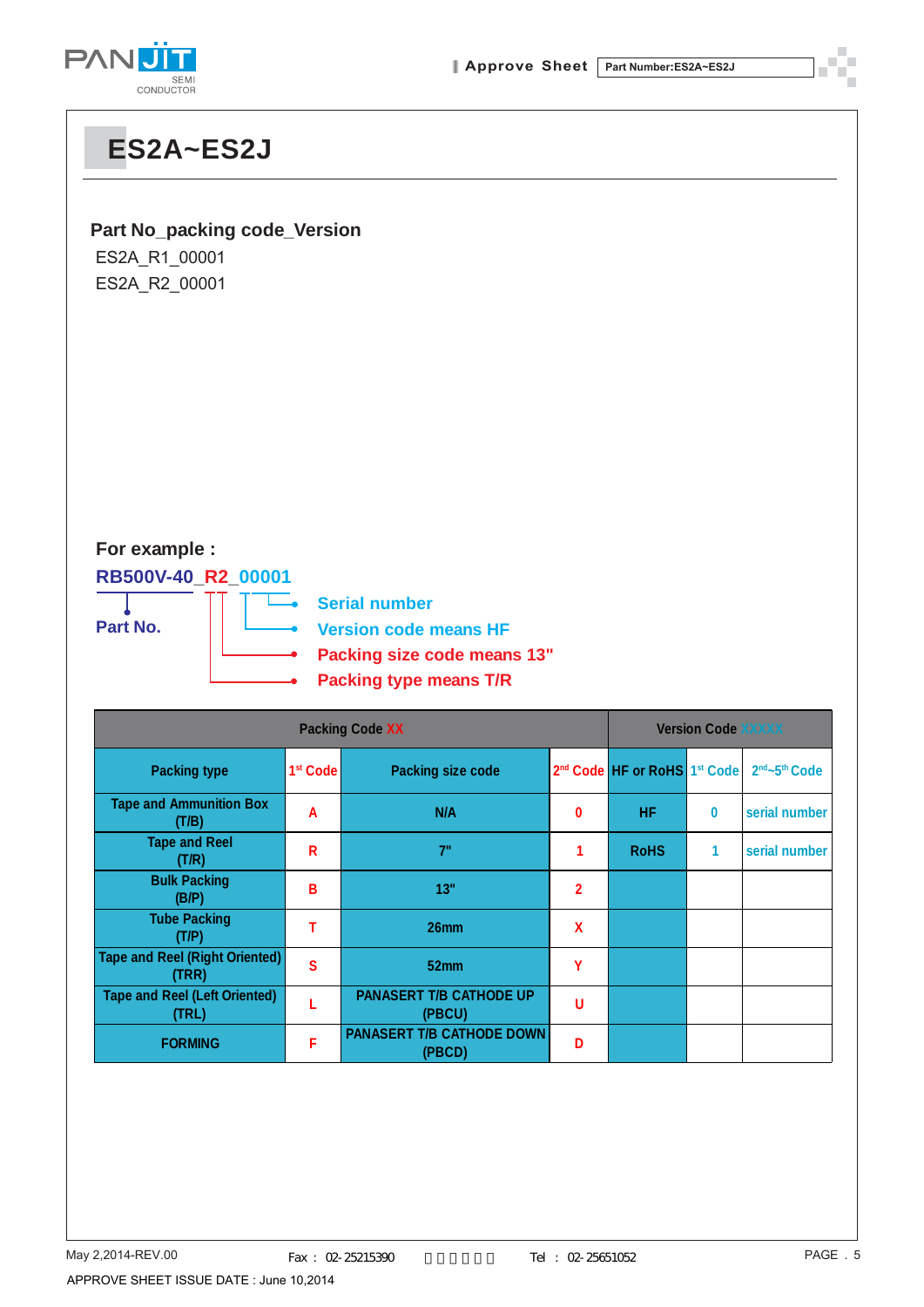

### **Disclaimer**

- Reproducing and modifying information of the document is prohibited without permission from Panjit International Inc..
- Panjit International Inc. reserves the rights to make changes of the content herein the document anytime without notification. Please refer to our website for the latest document.
- Panjit International Inc. disclaims any and all liability arising out of the application or use of any product including damages incidentally and consequentially occurred.
- Panjit International Inc. does not assume any and all implied warranties, including warranties of fitness for particular purpose, non-infringement and merchantability.
- Applications shown on the herein document are examples of standard use and operation. Customers are responsible in comprehending the suitable use in particular applications. Panjit International Inc. makes no representation or warranty that such applications will be suitable for the specified use without further testing or modification.
- The products shown herein are not designed and authorized for equipments requiring high level of reliability or relating to human life and for any applications concerning life-saving or life-sustaining, such as medical instruments, transportation equipment, aerospace machinery et cetera. Customers using or selling these products for use in such applications do so at their own risk and agree to fully indemnify Panjit International Inc. for any damages resulting from such improper use or sale.
- Since Panjit uses lot number as the tracking base, please provide the lot number for tracking when complaining.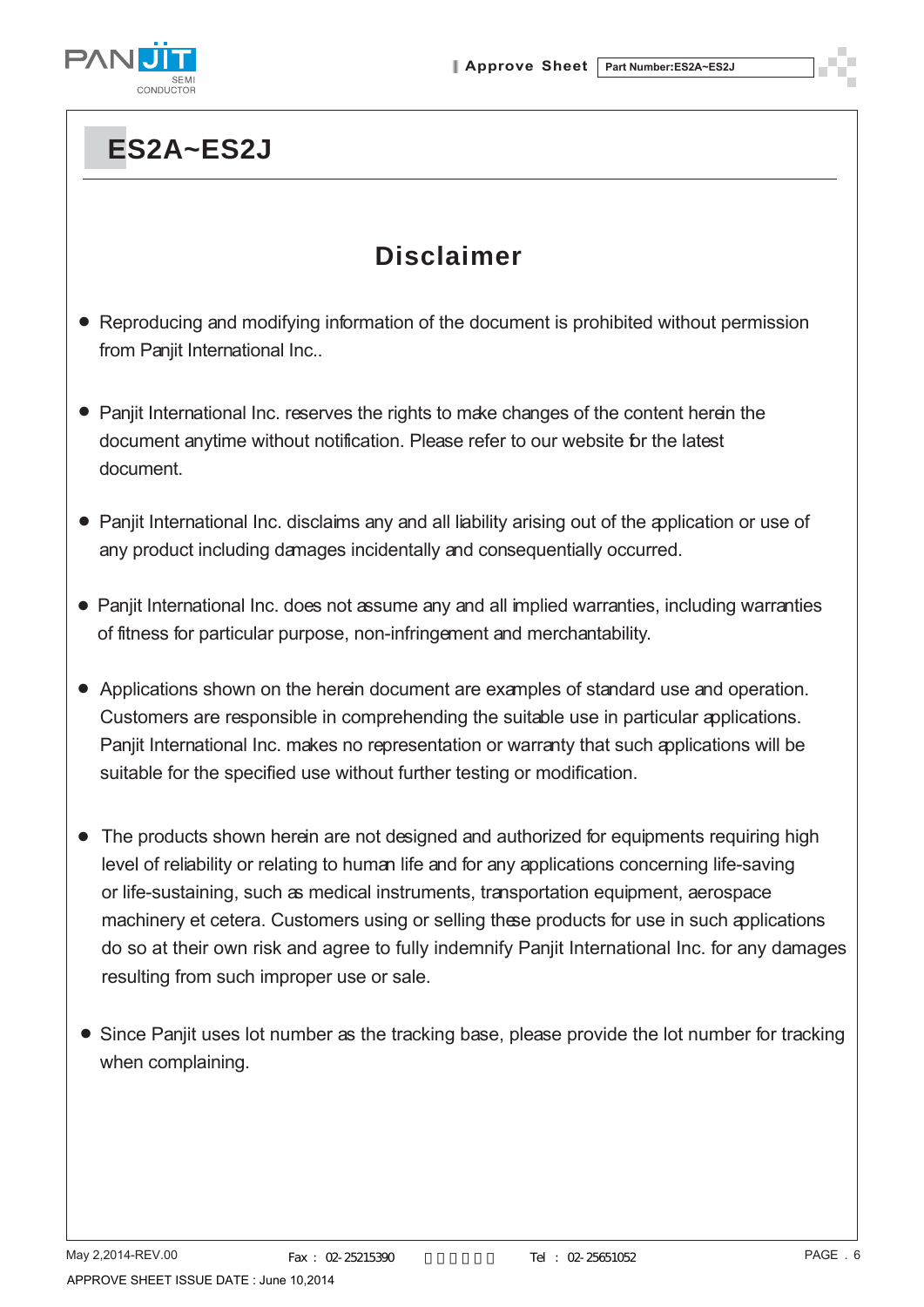

X- Production Line

2nd Line : Marking code



ES2A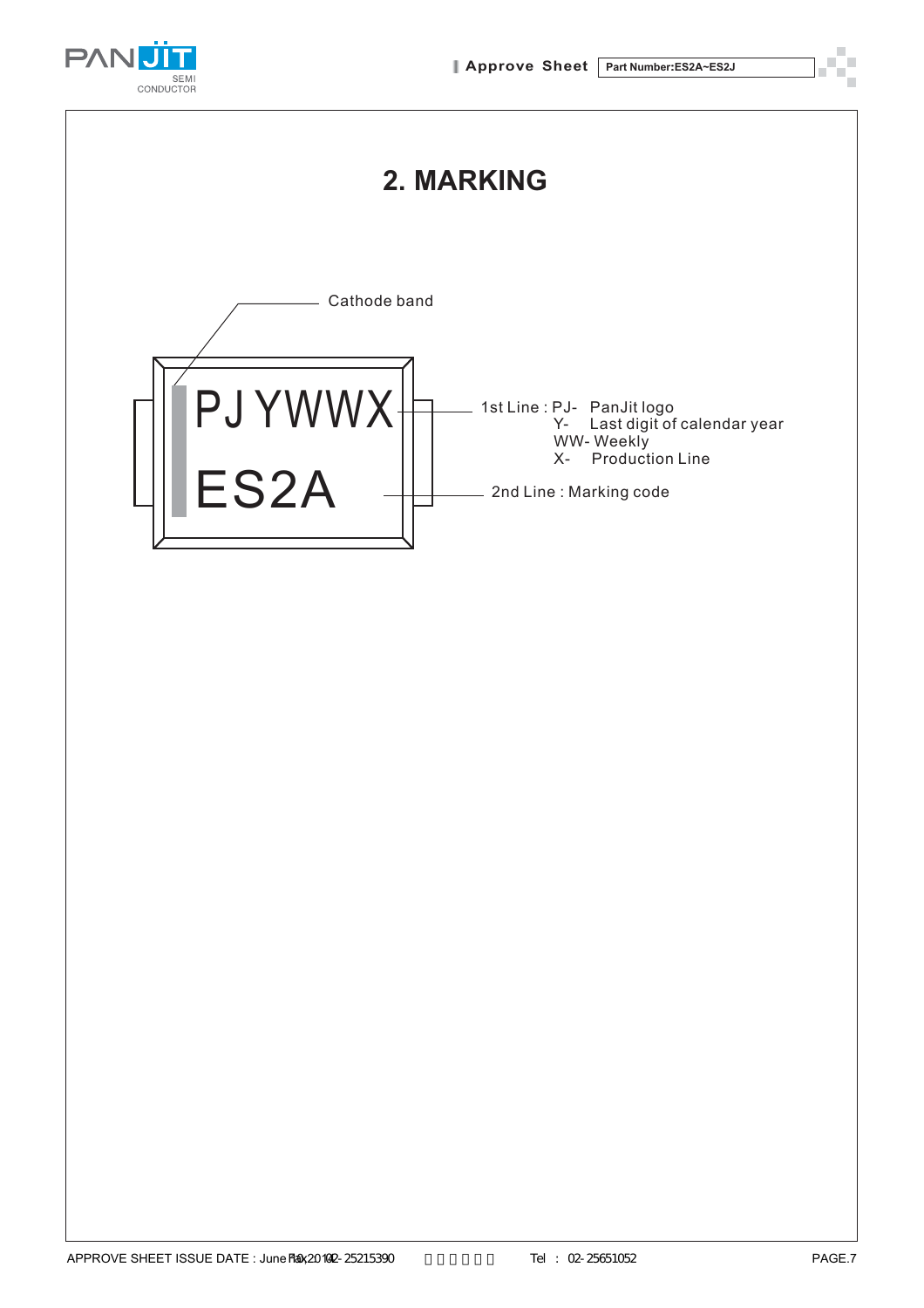



| SYMBOL         | mm(inch)                                | SYMBOL         | mm(inch)                                | SYMBOL         | mm(inch)                                       |
|----------------|-----------------------------------------|----------------|-----------------------------------------|----------------|------------------------------------------------|
|                | TYPE SIZE 12.00 (0.472)                 |                | TYPE SIZE 12.00 (0.472)                 |                | TYPE SIZE 16.00 (0.629)                        |
| Package        | SMA/SMA(W)                              | Package        | SMB                                     | Package        | <b>SMC</b>                                     |
| d              | $1.55 + 0.05(0.06 + 0.001)$             | d              | $1.55 + 0.05(0.06 + 0.001)$             | d              | $1.55 \pm 0.05$ (0.06 $\pm$ 0.001)             |
| D              | $178.0 + 2.0 (7.0 + 0.078)$             | D              | $178.0 + 2.0 (13.0 + 0.078)$            | D              | $178.0 \pm 2.0$ (13.0 $\pm$ 0.078)             |
| D <sub>1</sub> | 50.0 min (1.97 min)                     | D <sub>1</sub> | 50.0 min (1.97 min)                     | D <sub>1</sub> | 50.0 min (1.97 min)                            |
| D <sub>2</sub> | $13.0 \pm 0.2$ (0.51 $\pm$ 0.007)       | D <sub>2</sub> | $13.0 \pm 0.2$ (0.51 $\pm$ 0.007)       | D <sub>2</sub> | $13.0 + 0.5(0.51 + 0.019)$                     |
| Ε              | $1.75 + 0.10 (0.068 + 0.003)$           | Ε              | $1.75 + 0.10 (0.068 + 0.003)$           | Ε              | $1.75 \pm 0.10$ (0.068 $\pm$ 0.003)            |
| F              | $5.50 + 0.1 (0.21 + 0.003)$             | F              | $5.50 + 0.05(0.21 + 0.001)$             | F              | $7.5 \pm 0.10$ (0.29 $\pm$ 0.003)              |
| P              | $4.00 + 0.10 (0.15 + 0.003)$            | P              | $8.00 + 0.10(0.31 + 0.003)$             | P              | $8.00 + 0.10(0.31 + 0.003)$                    |
| Po             | $4.00 + 0.10 (0.15 + 0.003)$            | Po             | $4.00 + 0.10 (0.15 + 0.003)$            | Po             | $4.00 \pm 0.10$ (0.15 $\pm$ 0.003)             |
| P <sub>1</sub> | $2.00 + 0.1 (0.07 + 0.003)$             | P <sub>1</sub> | $2.00 + 0.05(0.07 + 0.001)$             | P <sub>1</sub> | $2.00 \pm 0.10$ (0.07 $\pm$ 0.003)             |
| W              | $12.00 + 0.3(0.472 + 0.118)$            | W              | $12.00 + 0.3(0.472 + 0.118)$            | W              | $16.00 \pm 0.3$ (0.472 $\pm$ 0.118)            |
| W1             | $12.40 \sim 14.40$ Maxmum (0.48 ~ 0.56) | W <sub>1</sub> | $12.40 \sim 14.40$ Maxmum (0.48 ~ 0.56) | W <sub>1</sub> | $16.40 \sim 18.40$ Maxmum ( $0.64 \sim 0.72$ ) |

Note:

1. There shall be leader of 230 mm minimum which ma<sup>y</sup> consist of carrier and or cover tape follower b<sup>y</sup> a minimum of 160 mm of carrier tape sealed with cover tape.

2. There shall be minimum of 160 mm of empt<sup>y</sup> component pockets sealed with cover tape.

3. Devices are packed in accordance whit EIA standard EIA-481-A and specifications given above.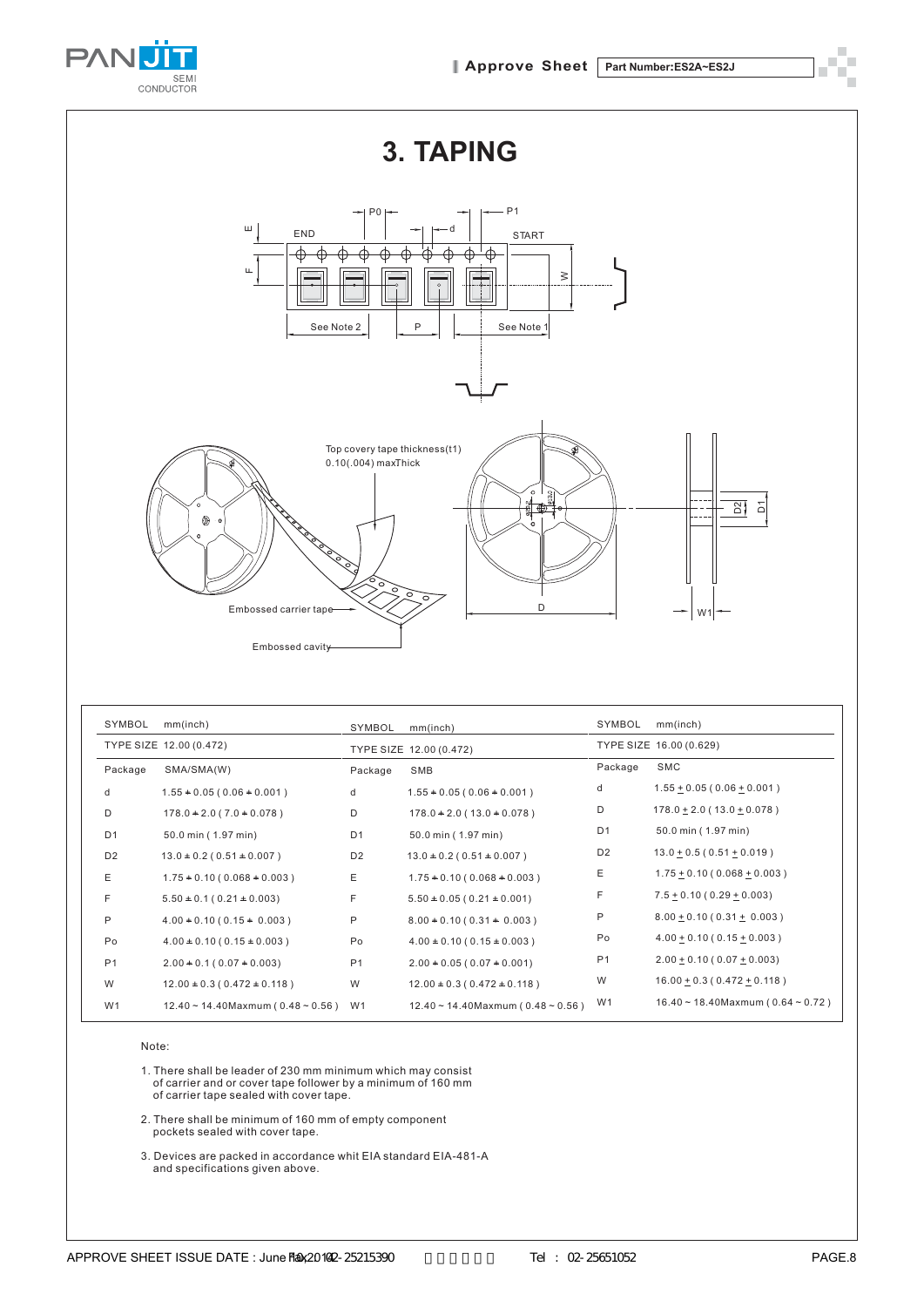



13"

SMC T/R <sup>13</sup> 3,000 350x337x44 7box/42K 375x360x390 SMA(W) | T/R | | | 7,500 | 350x337x44 | 8box/120K | 355x355x400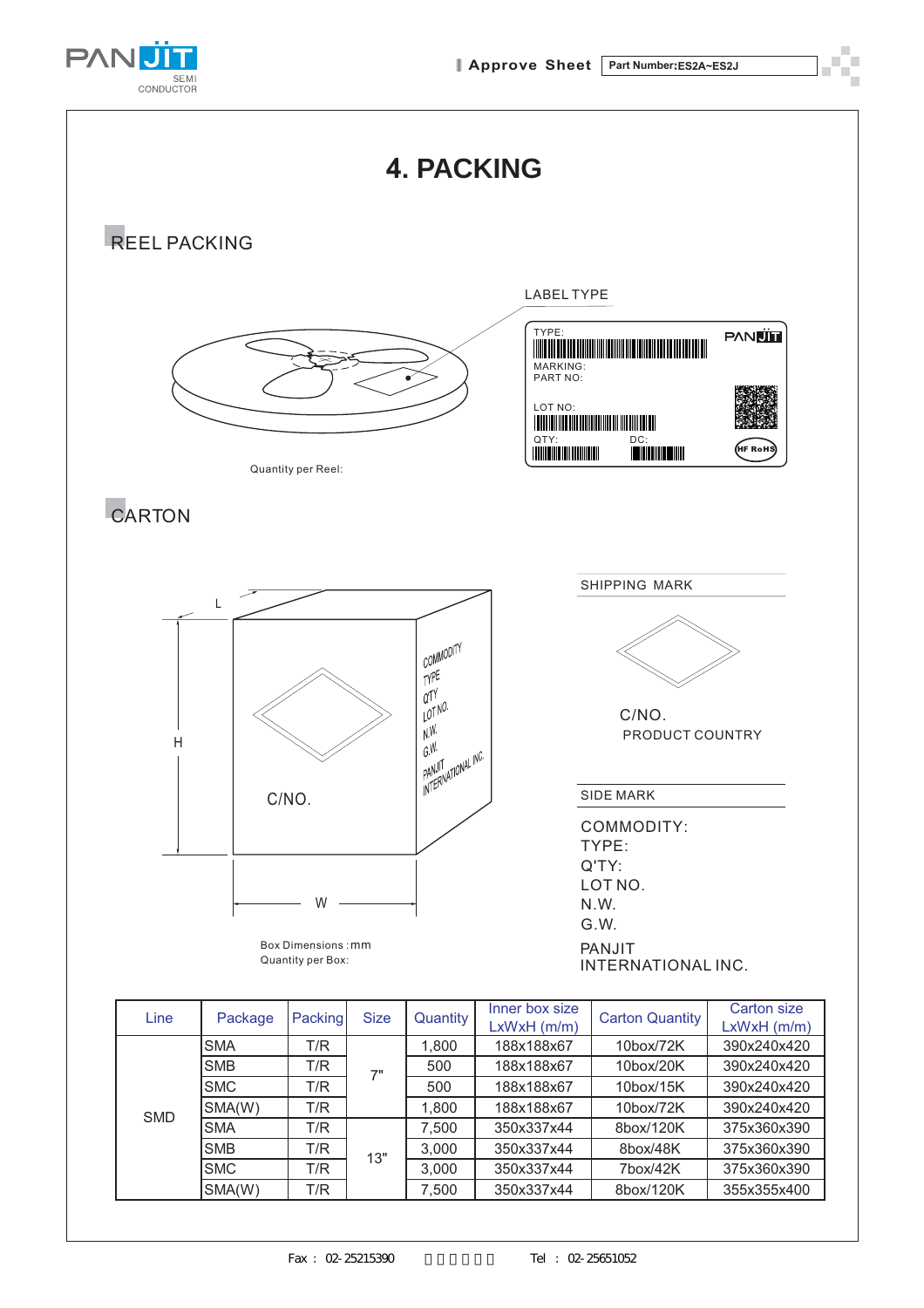

### Packing Specifications

| Package           | Reel<br>Size   | Reel   | Component<br>Space      | <b>Tape</b><br>Space | Reel<br>Dia | <b>Carton Size</b> | Carton  | Approx.<br><b>Gross Weight</b> |
|-------------------|----------------|--------|-------------------------|----------------------|-------------|--------------------|---------|--------------------------------|
|                   | (inch)         | (pcs)  | (m/m)                   | (m/m)                | (m/m)       | (m/m)              | (EA)    | (Kg)                           |
|                   |                |        |                         | <b>Reel Packing</b>  |             |                    |         |                                |
| <b>DFN 0603</b>   | $\overline{7}$ | 10,000 | $\overline{2}$          | 8                    | 178         | 390 x 270 x 400    | 800,000 | $\overline{9}$                 |
| DFN <sub>2L</sub> | $\overline{7}$ | 8,000  | $\overline{2}$          | 8                    | 178         | 390 x 270 x 400    | 640,000 | 8.6                            |
| DFN 3L            | $\overline{7}$ | 8,000  | $\overline{2}$          | 8                    | 178         | 390 x 270 x 400    | 640,000 | 8.6                            |
|                   | $\overline{7}$ | 5,000  | $\overline{\mathbf{4}}$ | 8                    | 178         | 390 x 270 x 400    | 400,000 | 10.4                           |
| DFN1616-8L        | 13             | 12,000 | $\overline{\mathbf{4}}$ | 8                    | 330         | 375 x 360 x 230    | 144,000 | 7.6                            |
| SOD-923           | $\overline{7}$ | 8,000  | $\overline{2}$          | 8                    | 178         | 390 x 270 x 400    | 640,000 | 7.7                            |
|                   | $\overline{7}$ | 5,000  | $\overline{\mathbf{4}}$ | 8                    | 178         | 390 x 270 x 400    | 400,000 | 9.1                            |
| SOD-523           | 13             | 12,000 | $\overline{\mathbf{4}}$ | 8                    | 330         | 375 x 360 x 230    | 144,000 | 5.4                            |
|                   | $\overline{7}$ | 5,000  | $\overline{\mathbf{4}}$ | 8                    | 178         | 390 x 270 x 400    | 400,000 | 11.9                           |
| SOD-323HE         | 13             | 12,000 | $\overline{4}$          | 8                    | 178         | 375 x 360 x 230    | 144,000 | 8.3                            |
|                   | $\overline{7}$ | 5,000  | $\overline{\mathbf{4}}$ | 8                    | 178         | 390 x 270 x 400    | 400,000 | 9.4                            |
| SOD-323           | 13             | 12,000 | $\overline{\mathbf{4}}$ | 8                    | 330         | 375 x 360 x 230    | 144,000 | 5.9                            |
|                   | $\overline{7}$ | 3,000  | $\overline{\mathbf{4}}$ | 8                    | 178         | 390 x 270 x 400    | 240,000 | 12.4                           |
| <b>SOD-123HE</b>  | 13             | 10,000 | $\overline{\mathbf{4}}$ | 8                    | 330         | 375 x 360 x 230    | 120,000 | 8.1                            |
|                   | 7              | 3,000  | 4                       | 8                    | 178         | 390 x 270 x 400    | 240,000 | 10.6                           |
| SOD-123FL         | 13             | 10,000 | $\overline{\mathbf{4}}$ | 8                    | 330         | 375 x 360 x 230    | 120,000 | 7.2                            |
|                   | $\overline{7}$ | 3,000  | $\overline{\mathbf{4}}$ | 8                    | 178         | 390 x 270 x 400    | 240,000 | 9.9                            |
| SOD-123           | 13             | 10,000 | $\overline{\mathbf{4}}$ | 8                    | 330         | 375 x 360 x 230    | 120,000 | 6.5                            |
|                   | $\overline{7}$ | 4,000  | $\overline{\mathbf{4}}$ | 8                    | 178         | 390 x 270 x 400    | 320,000 | 9.4                            |
| SOT-563           | 13             | 10,000 | $\overline{\mathbf{4}}$ | 8                    | 330         | 375 x 360 x 230    | 120,000 | $5.2$                          |
| SOT-553           | $\overline{7}$ | 4,000  | $\overline{\mathbf{4}}$ | 8                    | 178         | 390 x 270 x 400    | 320,000 | 9.4                            |
|                   | 13             | 10,000 | $\overline{4}$          | 8                    | 330         | 375 x 360 x 230    | 120,000 | 5.2                            |
| SOT-543           | $\overline{7}$ | 4,000  | $\overline{\mathbf{4}}$ | 8                    | 178         | 390 x 270 x 400    | 320,000 | 9.4                            |
|                   | 13             | 10,000 | $\overline{\mathbf{4}}$ | 8                    | 330         | 375 x 360 x 230    | 120,000 | 5.2                            |
| SOT-523           | $\overline{7}$ | 4,000  | $\overline{\mathbf{4}}$ | 8                    | 178         | 390 x 270 x 400    | 320,000 | 10                             |
| SOT-363           | 7              | 3,000  | $\overline{\mathbf{4}}$ | 8                    | 178         | 390 x 270 x 400    | 240,000 | $10.2\,$                       |
|                   | 13             | 10,000 | 4                       | 8                    | 330         | 375 x 360 x 230    | 120,000 | 7.1                            |
| SOT-363 (ESD)     | $\overline{7}$ | 3,000  | $\overline{\mathbf{4}}$ | 8                    | 178         | 455 x 270 x 440    | 240,000 | 10                             |
| SOT-353           | 7              | 3,000  | 4                       | 8                    | 178         | 390 x 270 x 400    | 240,000 | 10                             |
|                   | 13             | 10,000 | $\overline{\mathbf{4}}$ | 8                    | 330         | 375 x 360 x 230    | 120,000 | 7.2                            |
| SOT-23 6L         | $\overline{7}$ | 3,000  | $\overline{\mathbf{4}}$ | 8                    | 178         | 390 x 270 x 400    | 240,000 | 14.5                           |
|                   | 13             | 10,000 | $\overline{\mathbf{4}}$ | 8                    | 330         | 375 x 360 x 230    | 120,000 | 7.9                            |
| SOT-23 6L-1       | $\overline{7}$ | 3,000  | 4                       | 8                    | 178         | 390 x 270 x 400    | 240,000 | 14.5                           |
|                   | 13             | 10,000 | 4                       | 8                    | 330         | 375 x 360 x 230    | 120,000 | 7.9                            |
| SOT-23 5L         | $\overline{7}$ | 3,000  | $\overline{\mathbf{4}}$ | 8                    | 178         | 390 x 270 x 400    | 240,000 | 14.5                           |
|                   | 13             | 10,000 | $\overline{\mathbf{4}}$ | 8                    | 330         | 375 x 360 x 230    | 120,000 | 7.9                            |
| SOT-323           | $\overline{7}$ | 3,000  | 4                       | 8                    | 178         | 390 x 270 x 400    | 240,000 | 7.9                            |
|                   | 13             | 12,000 | $\overline{\mathbf{4}}$ | 8                    | 330         | 375 x 360 x 230    | 144,000 | 6.1                            |
| SOT-323 (ESD)     | 7 <sup>7</sup> | 3,000  | $\overline{\mathbf{4}}$ | 8                    | 178         | 455 x 270 x 440    | 240,000 | 9.4                            |
| SOT-23-1          | $\overline{7}$ | 3,000  | 4                       | 8                    | 178         | 390 x 270 x 400    | 240,000 | 9.8                            |
|                   | 13             | 12,000 | 4                       | 8                    | 330         | 375 x 360 x 230    | 144,000 | $\overline{7}$                 |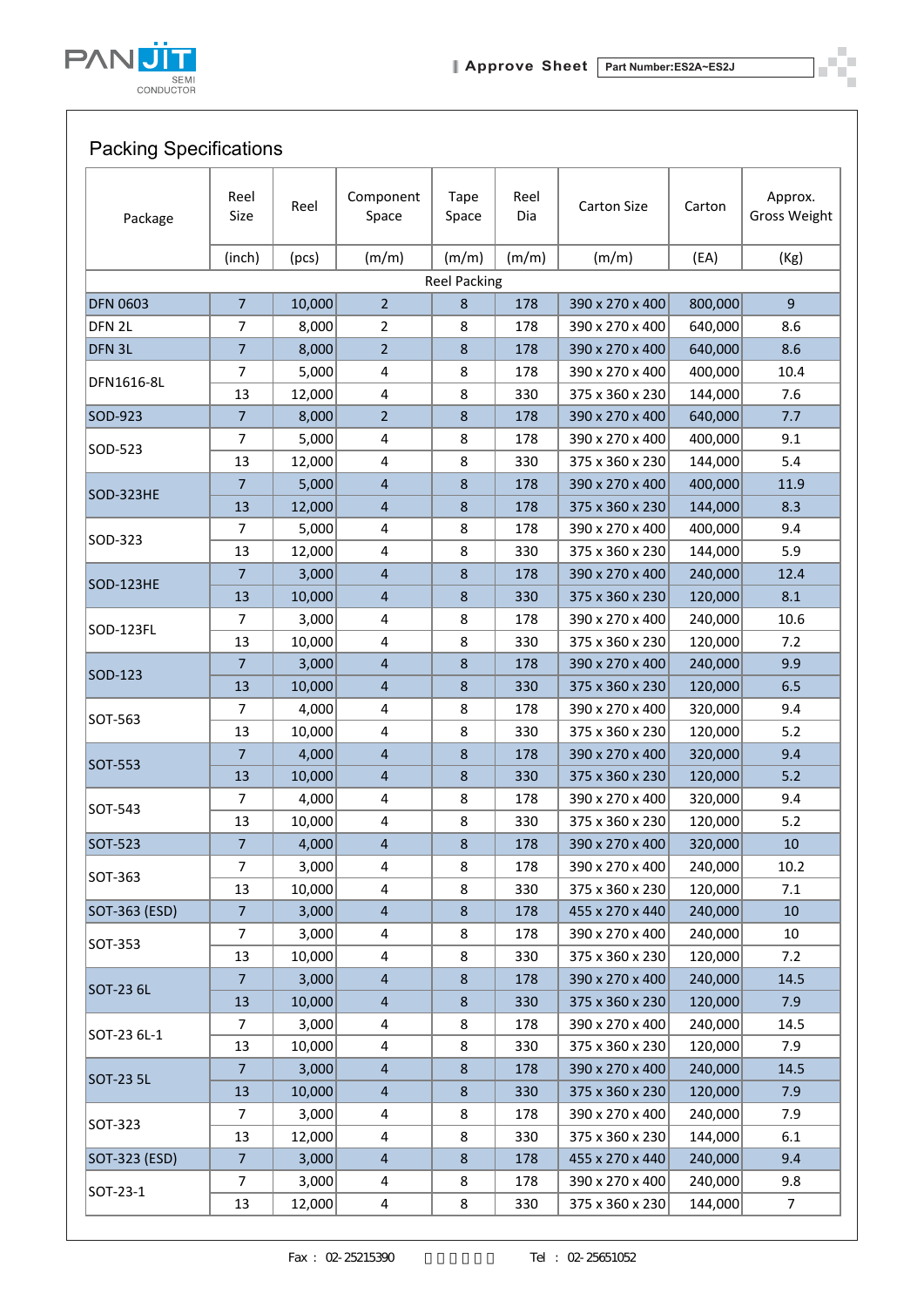

### Packing Specifications

| Package                   | Reel<br>Size   | Reel   | Component<br>Space      | <b>Tape</b><br>Space     | Reel<br>Dia | <b>Carton Size</b> | Carton  | Approx.<br><b>Gross Weight</b> |
|---------------------------|----------------|--------|-------------------------|--------------------------|-------------|--------------------|---------|--------------------------------|
|                           | (inch)         | (pcs)  | (m/m)                   | (m/m)                    | (m/m)       | (m/m)              | (EA)    | (Kg)                           |
|                           |                |        |                         | <b>Reel Packing</b>      |             |                    |         |                                |
|                           | $\overline{7}$ | 3,000  | $\overline{4}$          | $\bf 8$                  | 178         | 390 x 270 x 400    | 240,000 | 9.8                            |
| <b>SOT-23</b>             | 13             | 12,000 | $\overline{4}$          | $\bf 8$                  | 330         | 375 x 360 x 230    | 144,000 | $\overline{7}$                 |
| SOT-23 (ESD)              | $\overline{7}$ | 3,000  | 4                       | 8                        | 178         | 455 x 270 x 440    | 240,000 | 9.9                            |
|                           | $\overline{7}$ | 3,000  | $\overline{4}$          | 12                       | 178         | 390 x 240 x 420    | 120,000 | 10.9                           |
| <b>SMAF</b>               | 13             | 10,000 | $\overline{4}$          | 12                       | 330         | 375 x 360 x 422    | 160,000 | 17.1                           |
|                           | 7              | 1,500  | 8                       | 12                       | 178         | 390 x 240 x 420    | 60,000  | 9.6                            |
| <b>SMBF</b>               | 13             | 5,000  | 8                       | 12                       | 330         | 375 x 360 x 422    | 80,000  | 15.6                           |
|                           | $\overline{7}$ | 1,800  | $\overline{4}$          | 12                       | 178         | 390 x 240 x 420    | 100,800 | 13                             |
| SMA(W)                    | 13             | 7,500  | $\overline{4}$          | 12                       | 330         | 355 x 355 x 400    | 150,000 | 20.4                           |
|                           | $\overline{7}$ | 1,800  | 4                       | 12                       | 178         | 390 x 240 x 420    | 72,000  | 10                             |
| SMA/DO-214AC              | 13             | 7,500  | $\overline{\mathbf{4}}$ | 12                       | 330         | 375 x 360 x 390    | 120,000 | 17.4                           |
|                           | $\overline{7}$ | 500    | 8                       | 12                       | 178         | 390 x 240 x 420    | 20,000  | 6.5                            |
| SMB/DO-214AA              | 13             | 3,000  | $\bf 8$                 | 12                       | 330         | 375 x 360 x 390    | 48,000  | 13.2                           |
|                           | 7              | 500    | 8                       | 16                       | 178         | 390 x 240 x 420    | 15,000  | 8.4                            |
| SMC/DO-214AB              | 13             | 3,000  | 8                       | 16                       | 330         | 375 x 360 x 390    | 42,000  | 18                             |
| $R-1$                     | 13             | 5,000  | 5                       | 52                       | 330         | 340 x 340 x 410    | 25,000  | 7.8                            |
| A-405                     | 13             | 5,000  | 5                       | 52                       | 330         | 340 x 340 x 410    | 25,000  | 7.79                           |
| DO-41                     | 13             | 5,000  | 5                       | 52                       | 330         | 340 x 340 x 410    | 25,000  | $11.1\,$                       |
| DO-15                     | 13             | 4,000  | 5                       | 52                       | 330         | 340 x 340 x 410    | 20,000  | 11.4                           |
| DO-201AD                  | 13             | 1,250  | 10                      | 52                       | 330         | 340 x 340 x 410    | 6,250   | 9.2                            |
| DO-201AE                  | 13             | 1,250  | 10                      | 52                       | 330         | 340 x 340 x 410    | 6,250   | 9.2                            |
| P-600                     | 13             | 800    | 10                      | 52                       | 330         | 340 x 340 x 410    | 4,000   | 9.9                            |
| DO-34                     | 15             | 10,000 | 5                       | 52                       | 360         | 360 x 360 x 395    | 50,000  | $10.1\,$                       |
| DO-35                     | 15             | 10,000 | 5                       | 52                       | 360         | 360 x 360 x 395    | 50,000  | 11.2                           |
| DO-41G                    | 15             | 5,000  | 5                       | 52                       | 360         | 360 x 360 x 395    | 25,000  | 10.9                           |
|                           | $\overline{7}$ | 2,500  | $\overline{\mathbf{4}}$ |                          | 178         | 385 x 380 x 260    | 200,000 | 9.3                            |
| MICRO-MELF                | 13             | 10,000 | $\overline{4}$          | $\overline{\phantom{0}}$ | 330         | 360 x 360 x 395    | 200,000 | 11.5                           |
|                           | 13             | 10,000 | $\overline{\mathbf{4}}$ |                          | 330         | 360 x 360 x 395    | 200,000 | 14.9                           |
| QUADRO-MELF               | $\overline{7}$ | 2,500  | 4                       | $\qquad \qquad -$        | 178         | 385 x 380 x 260    | 200,000 | 13.3                           |
|                           | $\overline{7}$ | 2,500  | $\overline{4}$          |                          | 178         | 385 x 380 x 260    | 200,000 | 12.7                           |
| MINI-MELF/LL-34           | 13             | 10,000 | $\overline{a}$          |                          | 330         | 360 x 360 x 395    | 200,000 | 14.6                           |
|                           | $\overline{7}$ | 1,500  | 4                       | -                        | 178         | 385 x 380 x 260    | 84,000  | 18.3                           |
| MELF/DL-41                | 13             | 5,000  | $\overline{\mathbf{4}}$ |                          | 330         | 360 x 360 x 395    | 100,000 | 23.5                           |
| <b>MDI</b>                | 13             | 3,000  | $\bf 8$                 | 12                       | 330         | 375 x 360 x 390    | 48,000  | 14.7                           |
|                           | $\overline{7}$ | 1,000  | 8                       | 12                       | 178         | 390 x 240 x 420    | 40,000  | 9.5                            |
| MICRO DIP/TDI             | 13             | 4,000  | 8                       | 12                       | 330         | 375 x 360 x 422    | 64,000  | 17                             |
| <b>SDIP</b>               | 13             | 1,500  | 12                      | 16                       | 330         | 375 x 360 x 390    | 21,000  | 14.3                           |
| TO-277                    | 13             | 5,000  | 8                       | 12                       | 330         | 375 x 360 x 422    | 80,000  | 20.6                           |
| TO-277B                   | 13             | 5,000  | $\bf 8$                 | 12                       | 330         | 375 x 360 x 390    | 80,000  | 21.8                           |
| TO-252                    | 13             | 3,000  | 8                       | 16                       | 330         | 375 x 360 x 422    | 42,000  | 18.8                           |
| TO-263/D <sup>2</sup> PAK | 13             | 800    | $16\,$                  | 24                       | 330         | 375 x 360 x 422    | 6,400   | 14.5                           |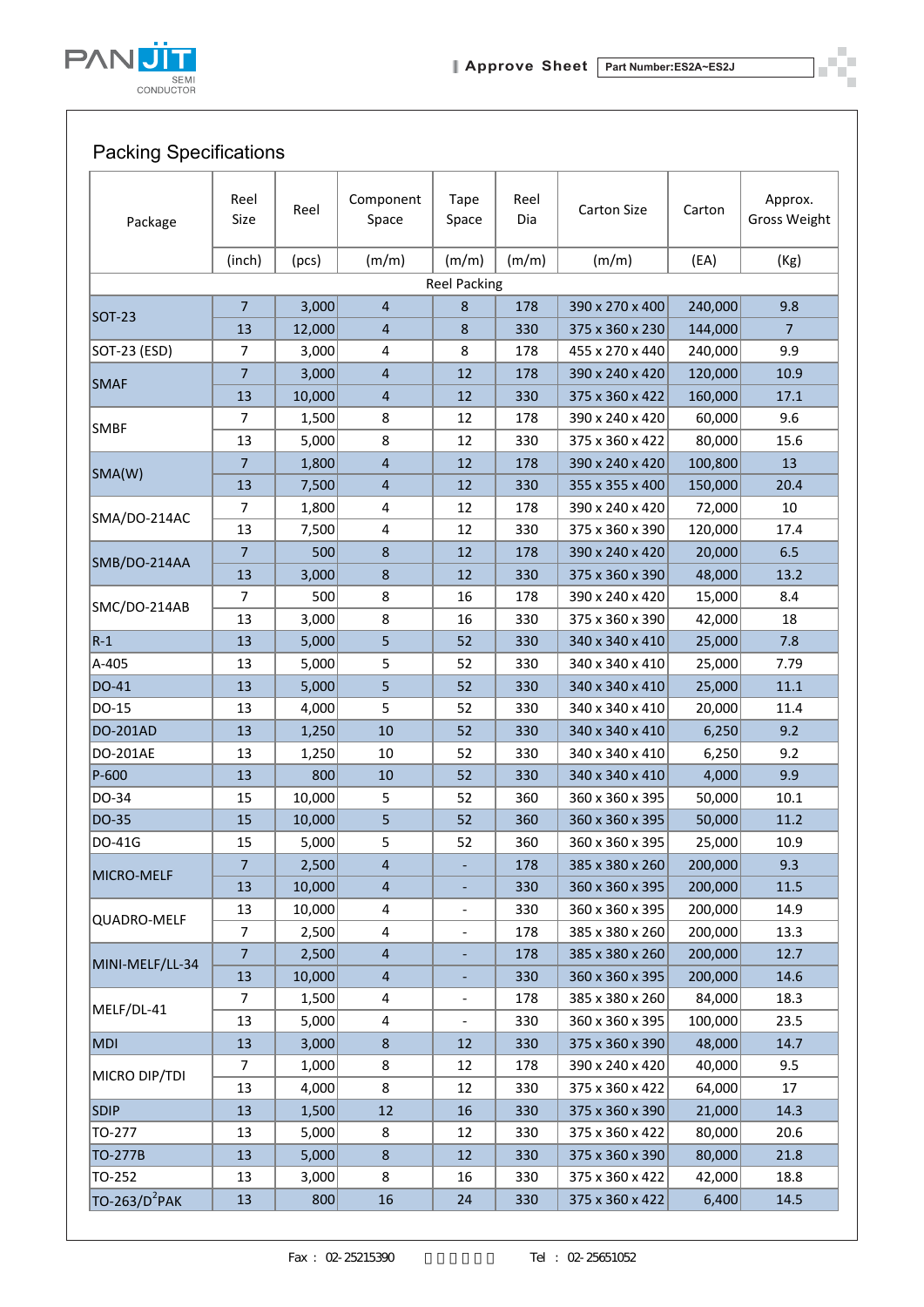

### Packing Specifications

| Package         | Inner Box Size | Box                      | Carton Size     | Carton  | Appox.<br>Gross Weight |
|-----------------|----------------|--------------------------|-----------------|---------|------------------------|
|                 | (m/m)          | (EA)                     | (m/m)           | (EA)    | (Kg)                   |
|                 |                | <b>Bulk Packing</b>      |                 |         |                        |
| $R-1$           | 198 x 84 x 20  | 1,000                    | 459 x 214 x 256 | 50,000  | 12.7                   |
| A-405           | 198 x 84 x 20  | 1,000                    | 459 x 214 x 256 | 50,000  | 12.7                   |
| <b>DO-41</b>    | 198 x 84 x 20  | 1,000                    | 459 x 214 x 256 | 50,000  | 19.3                   |
| DO-15           | 200 x 85 x 25  | 1,000                    | 459 x 214 x 256 | 40,000  | 20.7                   |
| <b>DO-201AD</b> | 200 x 85 x 40  | 500                      | 459 x 214 x 256 | 12,500  | 16                     |
| <b>DO-201AE</b> | 200 x 85 x 40  | 500                      | 495 x 214 x 256 | 12,500  | 16                     |
| P-600           | 208 x 90 x 83  | 100                      | 459 x 214 x 256 | 2,500   | 11.3                   |
| DO-34           | 240 x 100 x 90 | 2,000                    | 406 x 335 x 257 | 120,000 | 14.5                   |
| DO-35           | 240 x 100 x 90 | 2,000                    | 406 x 335 x 257 | 120,000 | 17.1                   |
| DO-41G          | 240 x 100 x 90 | 1,000                    | 406 x 335 x 257 | 60,000  | 18.5                   |
| TO-220          | 540 x 145 x 85 | 2,000                    | 555 x 306 x 200 | 8,000   | 22.9                   |
| <b>ITO-220</b>  | 540 x 145 x 85 | 2,000                    | 555 x 306 x 200 | 8,000   | 20.5                   |
| <b>TO-251AB</b> | 555 x 145 x 95 | 8,400                    | 580 x 310 x 220 | 33,600  | 22                     |
| TO-3PN          |                | $\overline{\phantom{a}}$ | 600x185x230     | 1,800   | 16.4                   |
| TO-247AD/TO-3P  |                |                          | 530 x 243 x 100 | 1,500   | 13.9                   |
| TO-247S/TO-3PS  |                | $\overline{\phantom{a}}$ | 511 x 243 x 107 | 1,500   | 12.2                   |
| <b>DIP</b>      |                |                          | 459 x 214 x 256 | 12,000  | 6.5                    |
| <b>SDIP</b>     |                | $\overline{\phantom{a}}$ | 459 x 214 x 256 | 24,000  | 15.7                   |

| Package         | Inner Box Size            | Ammo  | Component<br>Space | Tape<br>Space | Carton Size     | Carton  | Appox.<br><b>Gross Weight</b> |  |  |  |
|-----------------|---------------------------|-------|--------------------|---------------|-----------------|---------|-------------------------------|--|--|--|
|                 | (m/m)                     | (pcs) | (m/m)              | (m/m)         | (m/m)           | (EA)    | (Kg)                          |  |  |  |
|                 | <b>Ammunition Packing</b> |       |                    |               |                 |         |                               |  |  |  |
|                 | 255 x 47 x 73             | 3,000 | 5                  | 26            | 310 x 268 x 170 | 36,000  | 6.3                           |  |  |  |
| $R-1$           | 255 x 73 x 73             | 3,000 | 5                  | 52            | 310 x 268 x 170 | 24,000  | 6.3                           |  |  |  |
|                 | 255 x 73 x 122            | 5,000 | 5                  | 52            | 339 x 276 x 274 | 40,000  | 10.3                          |  |  |  |
| A-405           | 255 x 47 x 150            | 5,000 | 5                  | 26            | 339 x 276 x 330 | 60,000  | 12.4                          |  |  |  |
|                 | 255 x 75 x 150            | 5,000 | 5                  | 52            | 339 x 276 x 330 | 40,000  | 16                            |  |  |  |
| <b>DO-41</b>    | 255 x 75 x 150            | 5,000 | 5                  | 52            | 339 x 276 x 330 | 40,000  | 15.9                          |  |  |  |
| DO-15           | 255 x 75 x 150            | 3,000 | 5                  | 52            | 339 x 276 x 330 | 24,000  | 13.3                          |  |  |  |
| <b>DO-201AD</b> | 255 x 47 x 122            | 1,250 | 10                 | 52            | 339 x 276 x 330 | 10,000  | 13.4                          |  |  |  |
| <b>DO-201AE</b> | 255 x 47 x 122            | 1,250 | 10                 | 52            | 339 x 276 x 330 | 10,000  | 13.4                          |  |  |  |
| P-600           | 255 x 47 x 122            | 400   | 10                 | 52            | 339 x 276 x 330 | 3,200   | 8.1                           |  |  |  |
| DO-34           | 248 x 80 x 48             | 5,000 | 5                  | 26            | 406 x 335 x 257 | 150,000 | 14.5                          |  |  |  |
|                 | 248 x 80 x 75             | 5,000 | 5                  | 52            | 406 x 335 x 257 | 100,000 | 12.7                          |  |  |  |
| <b>DO-35</b>    | 248 x 80 x 48             | 5,000 | 5                  | 26            | 406 x 335 x 257 | 150,000 | 16.7                          |  |  |  |
|                 | 248 x 80 x 75             | 5,000 | 5                  | 52            | 406 x 335 x 257 | 100,000 | 15.2                          |  |  |  |
| DO-41G          | 248 x 80 x 48             | 2,500 | 5                  | 26            | 406 x 335 x 257 | 75,000  | 17.1                          |  |  |  |
|                 | 248 x 80 x 75             | 2,500 | 5                  | 52            | 406 x 335 x 257 | 50,000  | 15.6                          |  |  |  |